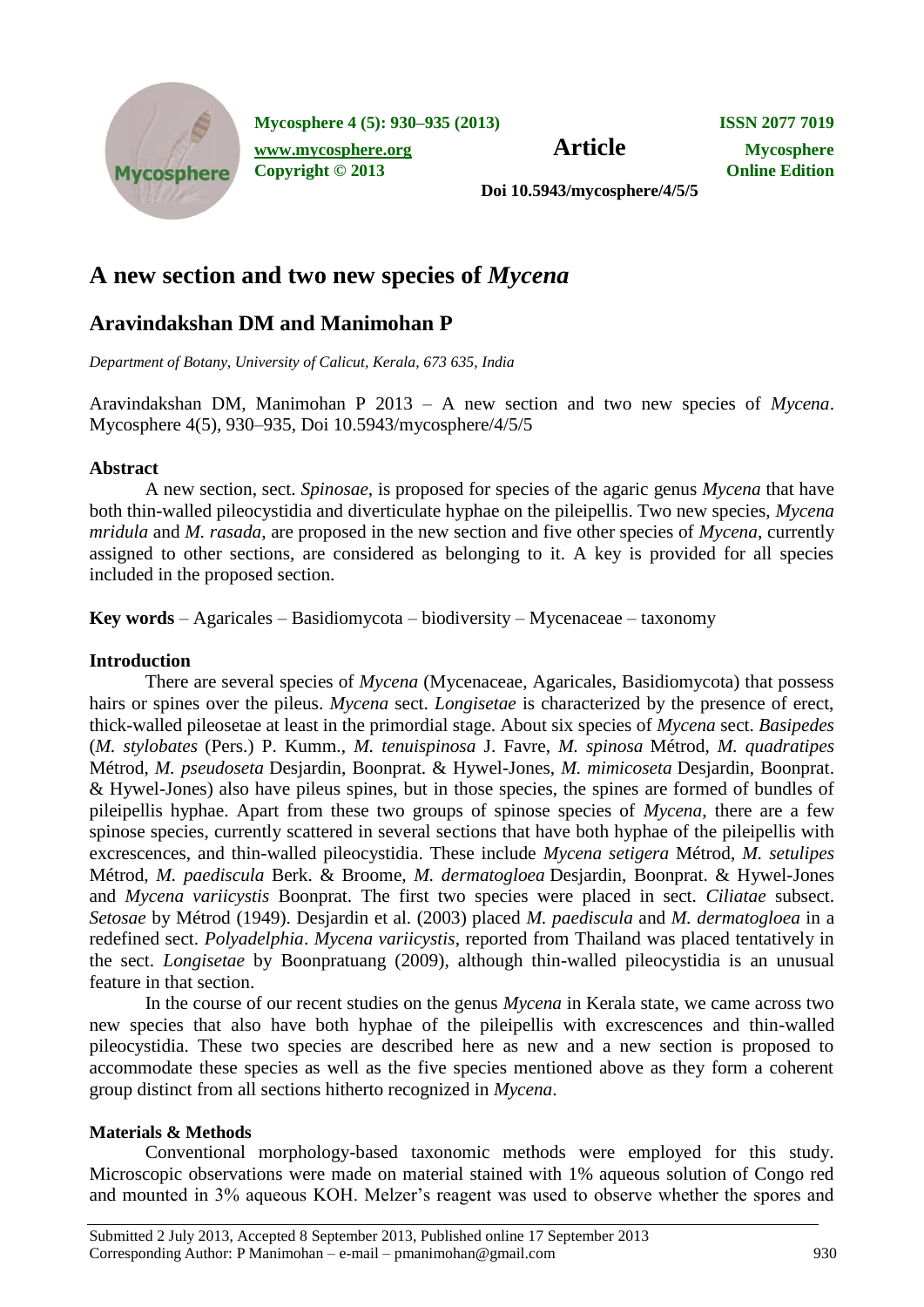tissues were amyloid. For evaluation of the range of spore-size, 20 basidiospores each from one specimen of each collection cited were measured. Colour codes used in the descriptions are from Kornerup & Wanscher (1978). Except one, all the examined collections cited, including the holotypes, are deposited at the Kew (Mycology) herbarium and their Kew accession numbers (e.g., K(M) 180393) are provided.

#### **Results and Discussion**

#### **Taxonomy**

#### *Mycena* section *Spinosae* Aravind. & Manim., **sect. nov.**

#### MycoBank MB 804511

Pileipellis composed of both diverticulate hyphae and thin-walled pileocystidia.

Basidiomata small to medium-sized. Pileus dry or viscid, sometimes with a separable pellicle, covered with fine pubescence, cream white, yellow, olivaceous, grey or greyish brown, translucent-striate. Lamellae adnate, or with a decurrent tooth, rarely psuedocollariate, arcuate, or vein-like, white, grey or yellowish with paler or darker edge. Stipe hollow, fragile or filiform, pruinose or pubescent, rarely glabrous, base with fine radiating fibrils, rarely insititious or rooting. Basidiospores ellipsoid, amyloid or inamyloid. Basidia 2- or 4-spored. Cheilocystidia clavate, cylindrical or fusoid, smooth or with excrescences. Pleurocystidia absent. Hyphae of the pileipellis diverticulate. Pileocystidia originating either from the pileipellis or from the pileus trama, thinwalled, hyaline, smooth. Hyphae of the stipitipellis smooth, rarely with excrescences. Caulocystidia absent or similar to pileocystidia if present.

Type species – *Mycena mridula* Aravind. & Manim.

| The following key differentiates all <i>Mycena</i> species considered as belonging to sect. <i>Spinosae</i> : |
|---------------------------------------------------------------------------------------------------------------|
|                                                                                                               |
|                                                                                                               |
| 2. Stipe with a discoid base; hyphae of the pileipellis terminating in acanthocysts; basidiospores            |
|                                                                                                               |
| 2. Stipe without a discoid base; hyphae of the pileipellis not terminating in acanthocysts;                   |
| basidiospores oblong-ellipsoid to subcylindrical; caulocystidia present Mycena mridula                        |
| 3. Hyphae of the pileipellis with a can thocystoid terminal cells; pileogloeocystidia present  4              |
| 3. Hyphae of the pileipellis without acanthocystoid terminal cells; pileogloeocystidia absent  5              |
| 4. Basidiomata growing on senescent leaves; stipe base orange; basidiospores 7–9 µm long;                     |
|                                                                                                               |
| 4. Basidiomata growing on dead wood; Stipe base pale brown; basidiospores 5.5–7.5 µm long;                    |
|                                                                                                               |
|                                                                                                               |
|                                                                                                               |
| 6. Cheilocystidia exuding a yellowish resinous substance; caulocystidia present  Mycena rasada                |
| 6. Cheilocystidia without any exudation; caulocystidia absent  Mycena setigera                                |

Notes – *Mycena globuliformis* Segedin (1991), a New Zealand species presently assigned to sect. *Longisetae*, is also reported to have "large bundles of thin walled hairs" as well as diverticulate hyphae on the pileal surface and therefore can be considered as belonging sect. *Spinosae*. However, that species is reported to have a very complex pileipellis structure with highly distinctive suprapellis, pellis and subpellis layers. Additionally, it has thick-walled caulocystidia. Also, Segedin (1991) has neither described nor illustrated the morphology of the pileal hairs. Owing to these reasons, we refrain from considering *Mycena globuliformis* in sect. *Spinosae.*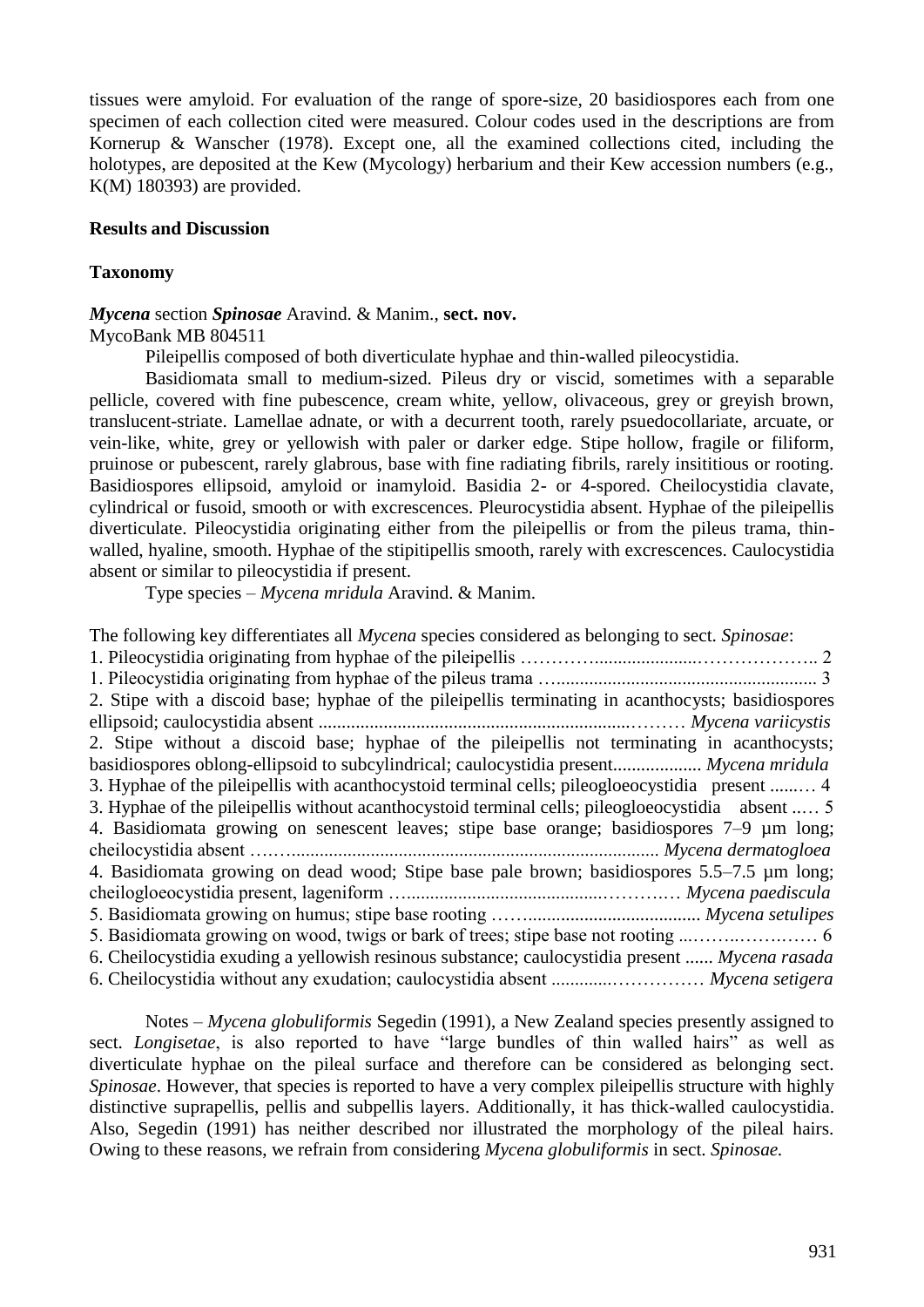# *Mycena mridula* Aravind. & Manim., **sp. nov.** Fig. 1 a–g

MycoBank MB 804509

Holotype – K(M) 180393

Characterized by very small, whitish basidiomata; greyish pileus dotted with spinules; oblong-ellipsoid to subcylindrical, amyloid basidiospores; thin-walled, conic or fusoid pileocystidia with an acuminate apex and a base ensheathed with pileipellis hyphae; and smooth stipitipellis hyphae with caulocystidia. Differing from *Mycena variicytis* in having basidiomata that grow on decaying leaves, stipe without a discoid base, hyphae of the pileipellis not terminating in acanthocysts, much smaller basidiospores, and caulocystidia.

Etymology – *mridula* (Sanskrit), tender.

Basidiomata very small, delicate. Pileus 2.5–4.5 mm diam., conic when young, becoming convex with age; surface greyish at the centre and on the striations, whitish elsewhere, translucentstriate, with scattered spinules beset with a central hair; margin straight, entire when young, becoming fissile with age. Lamellae up to 15 reaching the stipe, adnate, seceding, pale greyish, less than 0.5 mm thick, subdistant, with lamellulae of one length; edge finely torn, white, paler than the sides. Stipe  $30-40 \times 0.5$  mm, central, terete, almost equal or slightly tapering towards apex, hollow; surface translucent, whitish to greyish, finely pubescent; base lacking both basal disc and basal mycelium. Context not conspicuous. Odour not distinctive. Taste not recorded.

Basidiospores  $(6-7-9(-10) \times 3-4.5 (8.275 \pm 0.769 \times 4.025 \pm 0.412) \text{ µm}, Q = 1.77-2.33,$  $Qm = 2.02$ , oblong-ellipsoid to subcylindrical, thin-walled, hyaline, smooth, strongly amyloid, with a few guttules. Basidia  $11-13 \times 6.5-7$  µm, obovoid, bearing 4 sterigmata up to 3 µm long. Cheilocystidia 9.5–27.5  $\times$  6–9.5 µm, clavate to cylindrical, thin-walled, hyaline, with cylindrical excrescences ( $1-3 \times 1-1.5$  µm). Pleurocystidia none. Lamellar trama regular to subregular; hyphae 2.5–17 µm wide, thin-walled, hyaline, very faintly vinoid in Melzer's reagent. Subhymenium pseudoparenchymatous. Pileus trama subregular; hyphae 13–24 µm wide, thin-walled, hyaline, very faintly vinoid in Melzer's reagent. Pileipellis a cutis; hyphae 1–3 µm wide, thin-walled, hyaline, with excrescences ( $1-5 \times 0.5-1$  µm); pileocystidia 33–125  $\times$  7–10 µm, narrowly conic or fusoid with an acuminate apex, thin-walled, densely covered with the narrow pileipellis hyphae towards the base and thus forming the spinules on the pileal surface. Stipitipellis a cutis of smooth hyphae with intercalary or terminal caulocystidia; hyphae 1.5–4.5 µm wide, thin-walled, hyaline. Caulocystidia 14–111.5  $\times$  4.5–7 µm, narrowly conic with acuminate apex, often with apical or basal protrusions  $(8-28 \times 1-3 \text{ µm})$ , often branching, thin-walled. Stipe trama pale grevish in water, vinoid in Melzer's reagent. Clamp connections seen on all hyphae.

On decaying leaves, scattered or in groups, June.

Distribution – known only from the type locality.

Material examined – India, Kerala State, Kannur District, Kalarivathukkal: 17 June 2009, D.M. Aravindakshan DM268 (K(M) 180393, **holotype**).

Notes – Very small, delicate, whitish basidiomata; greyish pileus dotted with fine spinules; oblong-ellipsoid to subcylindrical and amyloid basidiospores; thin-walled, conic or fusoid pileocystidia with acuminate apex and ensheathed at the base with pileipellis hyphae; and smooth stipitipellis hyphae with lateral or terminal caulocystidia are the diagnostic features of the present species.

As already noted, *Mycena setigera*, *M. setulipes*, *M. paediscula*, *M. dermatogloea*, *M. variicystis* and *M. globuliformis* are the *Mycena* species thus far reported having both hyphae of the pileipellis with diverticula or excrescences, and thin-walled pileocystidia. In all the first four species listed above, the pileocystidia are subcuticular in origin. In addition to that differing character, *M. setigera* differs from the present species in having long (up to 35 μm), narrow, cylindrical, smooth cheilocystidia. *Mycena setulipes* is a rooting species with small pileocystidia and very narrow (up to 1.5 μm), cylindrical, subcapitate, smooth, cheilocystidia. *Mycena variicystis* is somewhat similar to the present species in having cheilocystidia with excrescences, similar type of pileocystidia, non-gelatinous hyphae of the pileipellis and in lacking pleurocystidia. But that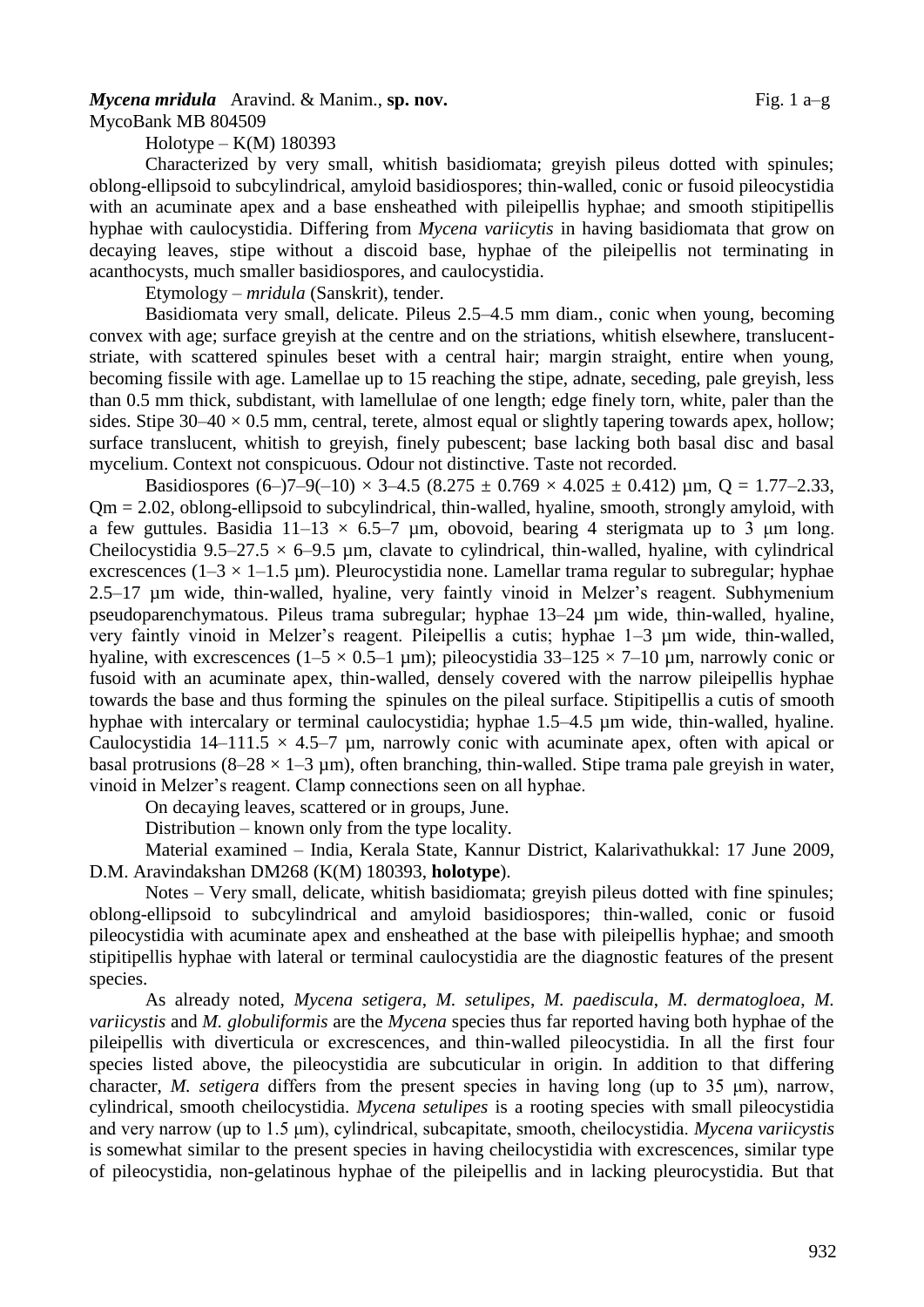

**Fig. 1 a**–**g** – *Mycena mridula*. a Basidiomata. b Basidiospore. c Basidium. d Cheilocystidia. e Spinule on the pileus. f Pileocystidium.  $g$  Caulocystidium.  $-$  Bars  $= 1$  mm for basidiomata and 10 µm for micro-structures.

species differs in having smaller stipe (up to 15 mm long), pale brown pileus, much larger (8–15  $\times$ 4–7 µm) basidiospores, larger cheilocystidia with much larger apical appendages (up to 12 µm long), distinct acanthocysts, strongly dextrinoid pileus trama and in lacking caulocystidia. *Mycena globuliformis* differs in having a complex pileipellis structure and thick-walled caulocystidia.

### *Mycena rasada* Aravind. & Manim., **sp. nov.** Fig. 2 a–h

MycoBank MB 804510

 $Holotype - K(M)180098$ Characterized by small basidiomata densely covered with fine, thin-walled hairs; slightly gelatinized hyphae of the pileipellis forming a separable pellicle; oblong-ellipsoid to subamygdaliform, inamyloid basidiospores; cylindrical, exudative cheilocystidia with capitate apex; and long, thin-walled obclavate pileocystidia and caulocystidia. Differing from *Mycena setigera* in having non-exudative cheilocysidia and in lacking caulocystidia.

Etymology – *rasada* (Sanskrit), exuding resin.

Basidiomata small. Pileus 1.5–4.5 mm diam., 2–3 mm high, parabolic or hemispheric when young, becoming convex with age; surface dark brown (6F6) at the centre and on the striations, and greyish brown (6E4, 6D4, 5E4) elsewhere, translucent-striate, finely pubescent all over, with a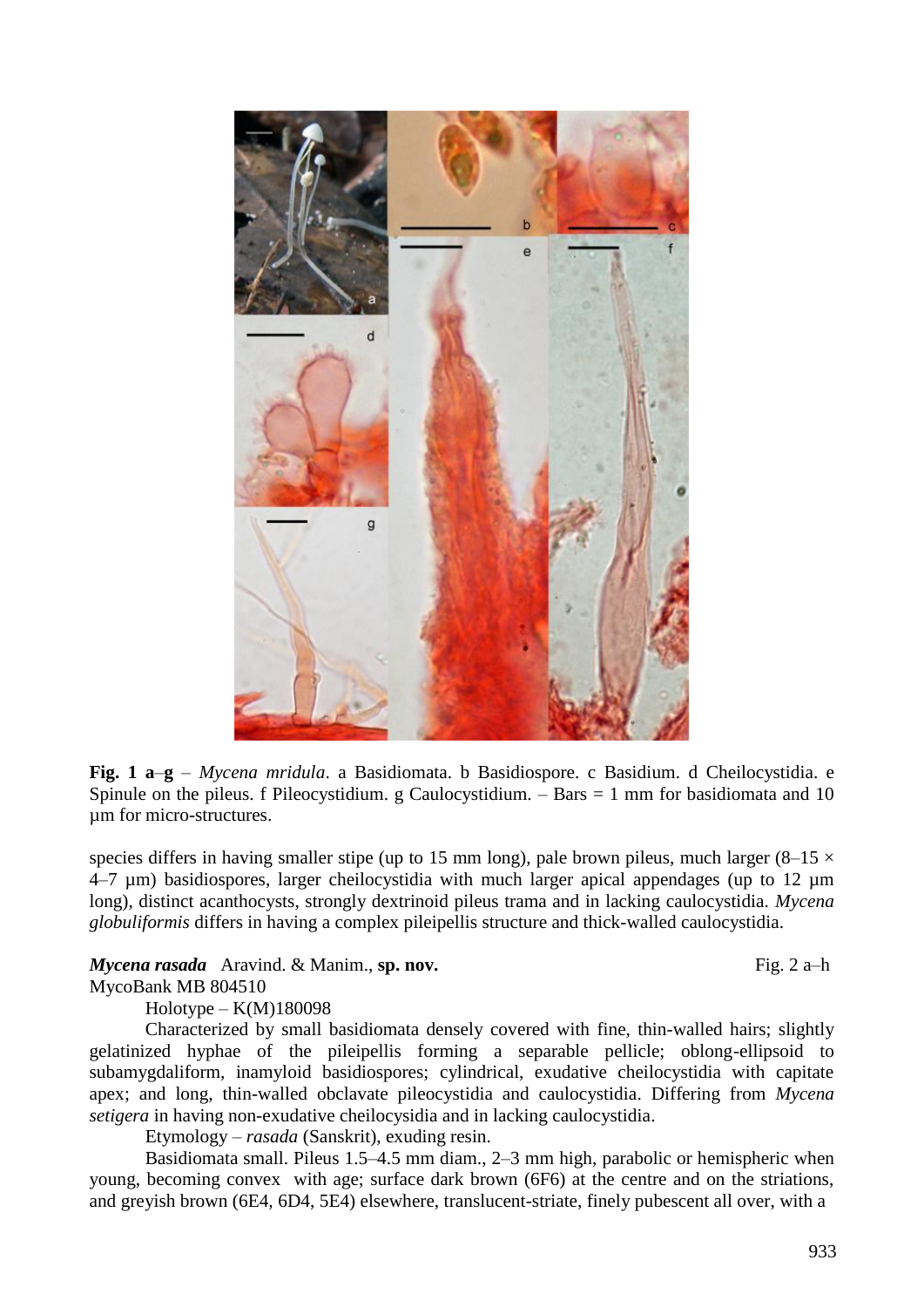separable pellicle; margin straight, finely hairy when young, becoming slightly undulate with age. Lamellae 8–13 reaching the stipe, narrowly adnate or adnate with a small decurrent tooth, whitish, 0.5 mm wide, subdistant, with lamellulae of  $1-2$  lengths; edge entire, concolorous with the sides, often with yellow resinous exudation. Stipe  $7-45 \times 0.25-0.5$  mm, central, terete, slightly tapering towards apex, hollow; surface translucent, white, pubescent all over; base with strigose basal mycelium. Context not conspicuous, less than 0.5 mm wide, concolorous with the pileus. Odour and taste not recorded.

Basidiospores  $(6.5-)7.5-10(-11) \times (2.5-)3-4.5 (9.213 \pm 0.802 \times 3.594 \pm 0.606)$  µm, Q = 1.78–3.5, Qm = 2.63, oblong-ellipsoid to subamygdaliform, thin-walled, hyaline, smooth, inamyloid. Basidia 13.5–19(-21.5)  $\times$  7–8.5(-13)  $\mu$ m, subcylindric to clavate, bearing 4 sterigmata up to 5 μm long. Lamella-edge sterile. Cheilocystidia  $(12-)14-38 \times 3-6$  μm, cylindrical to narrowly clavate, often with a subcapitate apex, thin-walled, exuding a yellowish, resinous substance in which spores get attached. Pleurocystidia none. Lamellar trama subregular; hyphae 2– 28 μm wide, thin-walled, hyaline, inamyloid in Melzer's reagent. Subhymenium ramose. Pileus trama interwoven; hyphae  $10-27(-35)$  μm wide, thin- to slightly  $(0.5 \text{ \mu m})$  thick-walled, pale greyish or brownish, very faintly vinoid in Melzer's reagent. Pileipellis a cutis, narrow; hyphae 1.5–4 μm wide, thin-walled, hyaline, slightly gelatinized, with simple or branched, short, cylindrical excrescences ( $1-4 \times 0.5-2$  µm); pileocystidia  $40-206 \times 10-25$  µm, obclavate with a long, flexuous, gradually tapering apex, originate from the pileus trama, thin-walled, hyaline. Pileus marginal cells  $38-160 \times 12-17$  µm, fusoid to obclavate, often with a tapering apex or a small beak, sometimes similar to pileocystidia, thin-walled, hyaline. Stipitipellis a cutis; hyphae 1.5–7.5 μm wide, thin-walled, hyaline or pale yellowish, smooth. Caulocystidia  $(18-)48-126 \times (5.5-)10-19$ μm, similar to pileocystidia, thin-walled, hyaline. Stipe trama very faintly vinoid in Melzer's reagent. Clamp connections seen on all hyphae.

On decaying twigs, solitary or scattered, June–November.

Distribution – known only from three different localities in Kerala State, India.

Material examined – India, Kerala State, Malappuram District, Calicut University Campus: 10 June 2009, D.M. Aravindakshan DM245; Thrissur District, Peechi: 7 July 2010, D.M. Aravindakshan DM447 (K(M)180098, **holotype**); Palakkad District, Pattambi, Rayiranallur: 2 November 2010, D.M. Aravindakshan DM514 (K(M) 180380).

Notes – Small basidiomata densely covered with fine, thin-walled hairs; slightly gelatinized hyphae of the pileipellis forming a separable pellicle; oblong-ellipsoid to subamygdaliform, inamyloid basidiospores; cylindrical, exudative cheilocystidia with capitate apex; and long, thinwalled obclavate pileocystidia and caulocystidia are the diagnostic features of the present species. The combined presence of both diverticulate hyphae and thin-walled pileocystidia in the pileipellis warrants placement of this species under sect. *Spinosae*.

*Mycena setigera* shares several similar features with the present species but differs in having non-exudative cheilocysidia and in lacking caulocystidia. *Mycena globuliformis* is comparable with the present species in having similar-sized basidiospores, smooth cheilocystidia, and gelatinized hyphae in the pileipellis. But characters such as the stipe basal disc lined with a black margin, strongly amyloid basidiospores, much longer, non-exudative cheilocystidia, complex pileipellis with subpellis composed of thick-walled elements, and thick-walled caulocystidia make *M. globuliformis* a different species. *Mycena dermatogloea* has similar-sized basidiospores and lacks pleurocystidia. Additionally, its pileocystidia is exudative like the cheilocystidia of the present species. But that species differs in having, smaller basidiomata with orange or yellowish white pileus, orange stipe base, amyloid basidiospores, exudative pileo- and caulocystidia, pileogloeocystidia that originate from the gleoplerous hyphae of pileus trama, and diverticulate hyphae of the stipitipellis and in lacking cheilocystidia. *Mycena paediscula* has exudative cheilocystidia and habitat on the decaying wood just like the present species, but it differs in having smaller basidiospores, lageniform cheilogloeocystidia, and pileogloeocystidia.